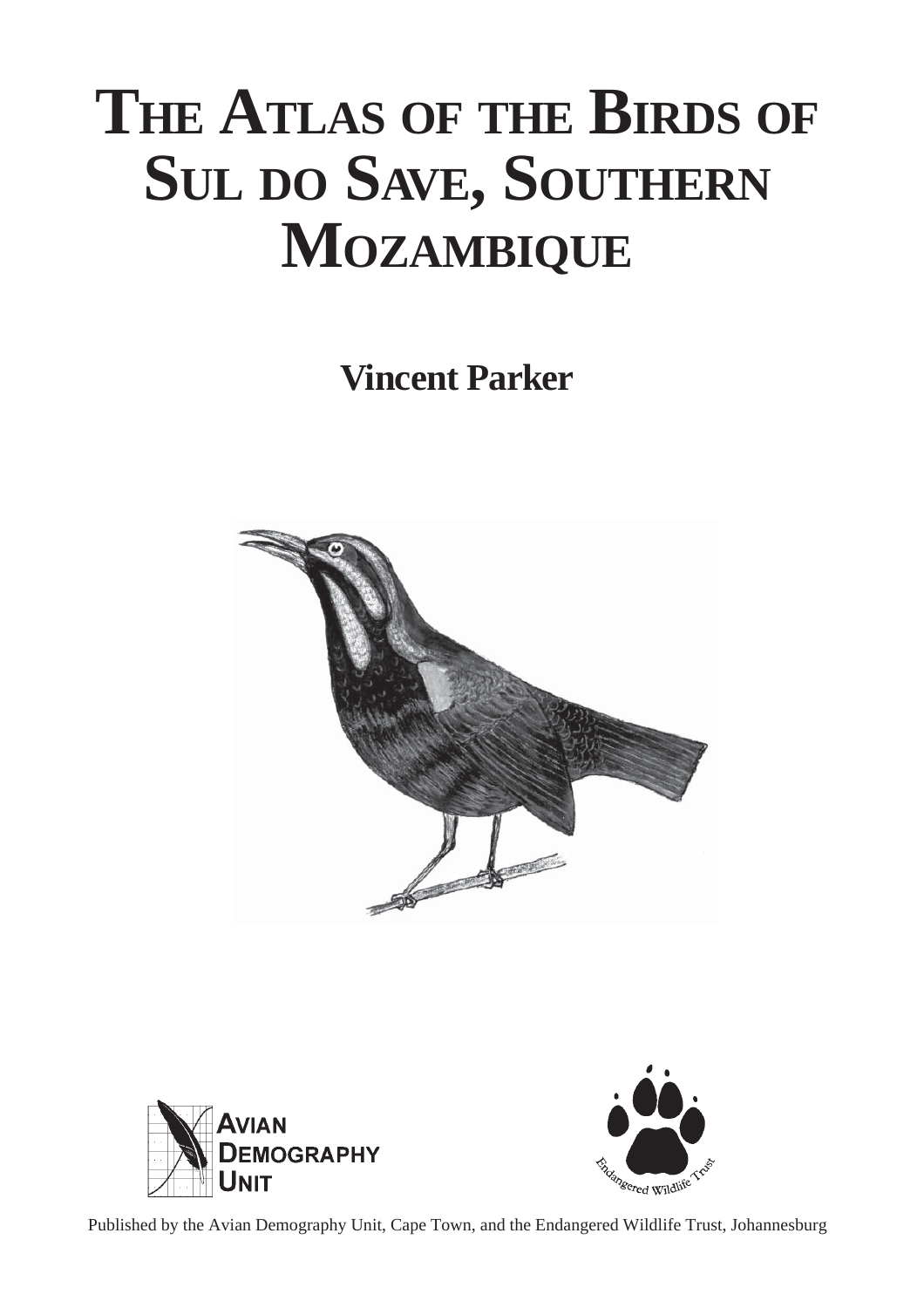Published by the Avian Demography Unit, Cape Town, and the Endangered Wildlife Trust, Johannesburg

Endangered Wildlife Trust Private Bag X11 Parkview, Johannesburg, 2122 South Africa Telephone (011) 486-1102; Fax (011) 486-1506 E-mail: ewt@ewt.org.za Web page: www.ewt.org.za

Avian Demography Unit University of Cape Town Rondebosch, 7701 South Africa Telephone (021) 650-2423; Fax (021) 650-3434 E-mail: adu@maths.uct.ac.za Web page: www.uct.ac.za/depts/stats/adu

First published 1999

© Avian Demography Unit and Endangered Wildlife Trust 1999

**Cover artwork:** Oliveheaded Weaver by Dr P.A. Clancey, reproduced with permission from the Durban Natural Science Museum

**Title page artwork:** Neergard's Sunbird by Dr Augusto Cabral

**Photographs:** J. Alves, P. Dutton, J. Ledger, V. Parker, B. Ryan

**Maps and graphics:** R.A. Navarro

**DTP and production:** F.A. Stoch

**Reproduction and imaging:** Hirt & Carter, PO Box 6488, Roggebaai, 8012, South Africa

**Printing and binding:** Ince Cape, PO Box 1749, Cape Town, 8000, South Africa

All rights reserved. No part of this book may be reproduced, stored in a retrieval system, or transmitted in any form or by any means, electronic, mechanical, photocopying or otherwise, without the permission of the publisher.

**ISBN:** 0-620-24266-3

#### **Recommended citation format**

Parker, V. 1999. The Atlas of the Birds of Sul do Save, Southern Mozambique. Avian Demography Unit and Endangered Wildlife Trust, Cape Town and Johannesburg.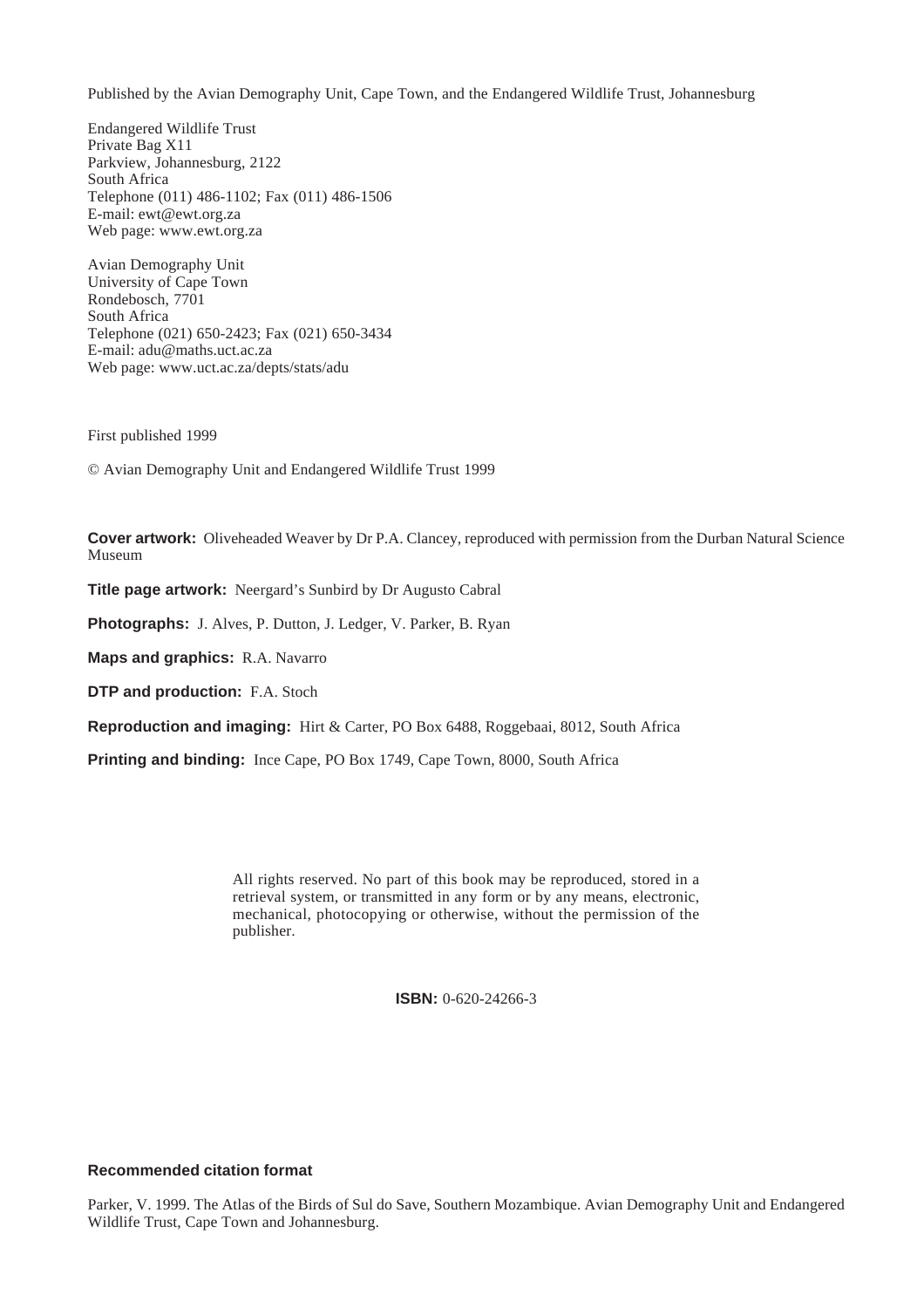# **sappi**

Birds are one of the foremost indicators of environmental health and it is only through the study of bird species and their habitats that their conservation can be assured. A bird atlas provides basic information on both species and habitat that is essential in the planning of conservation projects. This first Mozambican bird atlas is a welcome addition and an important link to the series of southern African bird atlases, which already provide invaluable information on the subcontinent's rich birdlife.

This bird atlas, the result of three years of collaborative efforts between universities, governments, NGOs, the community-at-large and Sappi, is a unique source of information on the distribution and status of birds in southern Mozambique, south of the Save River. With the increasing human pressure on this part of Mozambique, this publication can only enhance people's appreciation of the rich avian diversity for which the region is renowned.

Sappi is committed to sound environmental management and environmental education, including the sponsorship of a wide range of tree, wild-flower and bird books, as well as support for various lecture and research posts at a number of universities in South Africa. Sappi is proud to have been associated with the research and publication of this worthwhile bird atlas.



*Terns at dusk, Santa Carolina Island.*

P. Dutton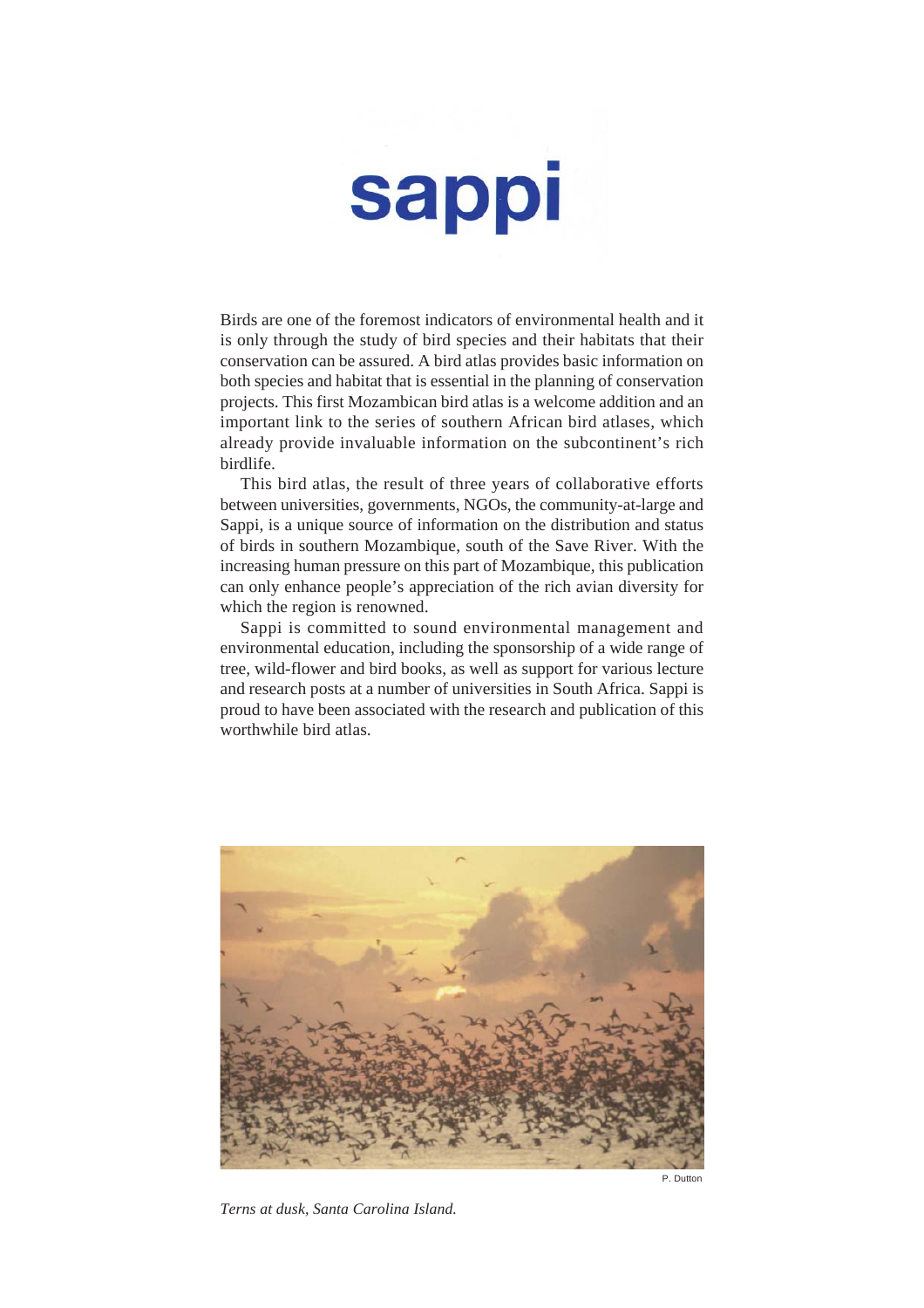## **The Endangered Wildlife Trust (EWT) – Fórum Natureza em Perigo (FNP) – in Mozambique**

The EWT started its Mozambique operations in 1989 in the Bazaruto Archipelago and later in the Maputo Elephant Reserve by supporting the National Directorate of Forestry and Wildlife (DNFFB) with the rehabilitation of these areas. Training, employment of game guards and logistical support were its main roles in these early stages. The EWT has also been involved in the restoration of the Maputo Zoo.

The EWT (or FNP as it is locally known) was officially registered as a Non-Government Organization in Mozambique in 1995, and opened a regional office in downtown Maputo. The Regional Director, António Reina, has been coordinating our activities ever since.

Our main activities revolve around community-based natural resource management, with particular emphasis on employing and training individuals as game guards within rural areas where biodiversity conservation and sustainable natural resource management is imperative. Catuane, a community on the northern border of Ndumu Game Reserve, has such a programme which functions as a law enforcement and educational body to safeguard the area's fauna and flora and ensure a conservation



P. Dutton

*Bazaruto Island.*

*Coastline, Maputo Elephant Reserve.*





J. Ledger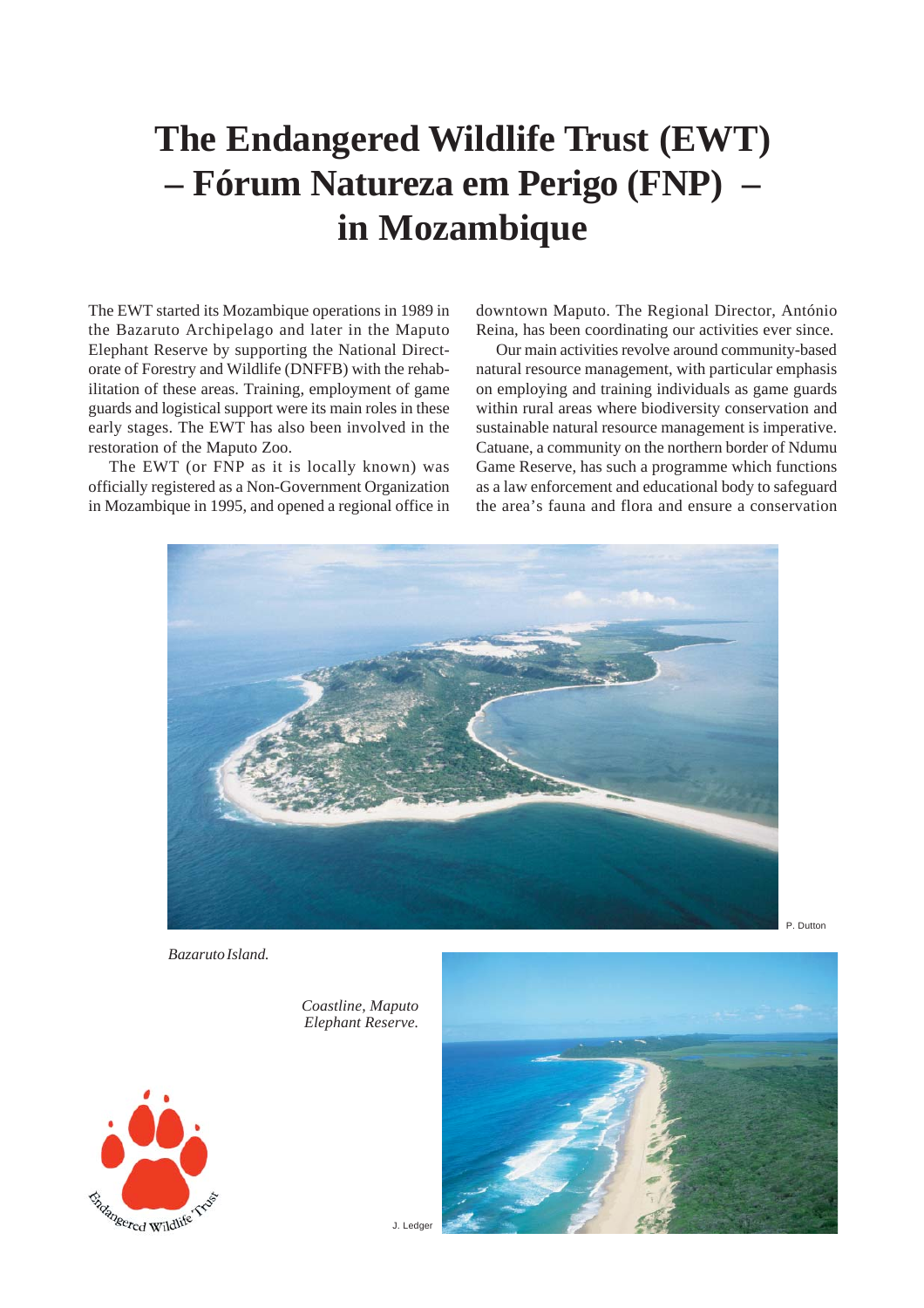future for the zone. The FNP inaugurated the Clube Ornitológico de Moçambique which acts as the educational arm to the Mozambique Bird Atlas Project and has played an important role in promoting birdwatching and environmental awareness amongst the young people of Maputo.

The FNP has a voice in various committees and forums dealing with environmental issues arising from current industrial expansion. We represent the Peace Parks Foundation in Mozambique, and are involved in the planning stage of the Kruger Park–Gaza and Maputaland Trans-Frontier Conservation Areas.

The FNP is steadily expanding its activities. Its responsibilities are great because of its position in being one of the few wildlife NGOs in Mozambique, and we expect to be called into all corners of Mozambique in the future.

> *António Reina, Regional Director, Maputo and José Alves, Mozambique Desk, Johannesburg*







*Futi Channel, Maputo Elephant Reserve.*

*Community guards, Catuane.*

**Fórum Natureza em Perigo** Caixa Postal 4203, Maputo, República de Moçambique Praceta Cruz do Oriente, no 15 – 1° Floor, Maputo Tel (+258 – 1) 308 924; Fax (+258 – 1) 308 925 E-mail: bazaruto@mail.tropical.co.mz

**Endangered Wildlife Trust** Private Bag X11, Parkview, Johannesburg, 2122, South Africa Telephone (011) 486-1102; Fax (011) 486-1506; E-mail: ewt@ewt.org.za

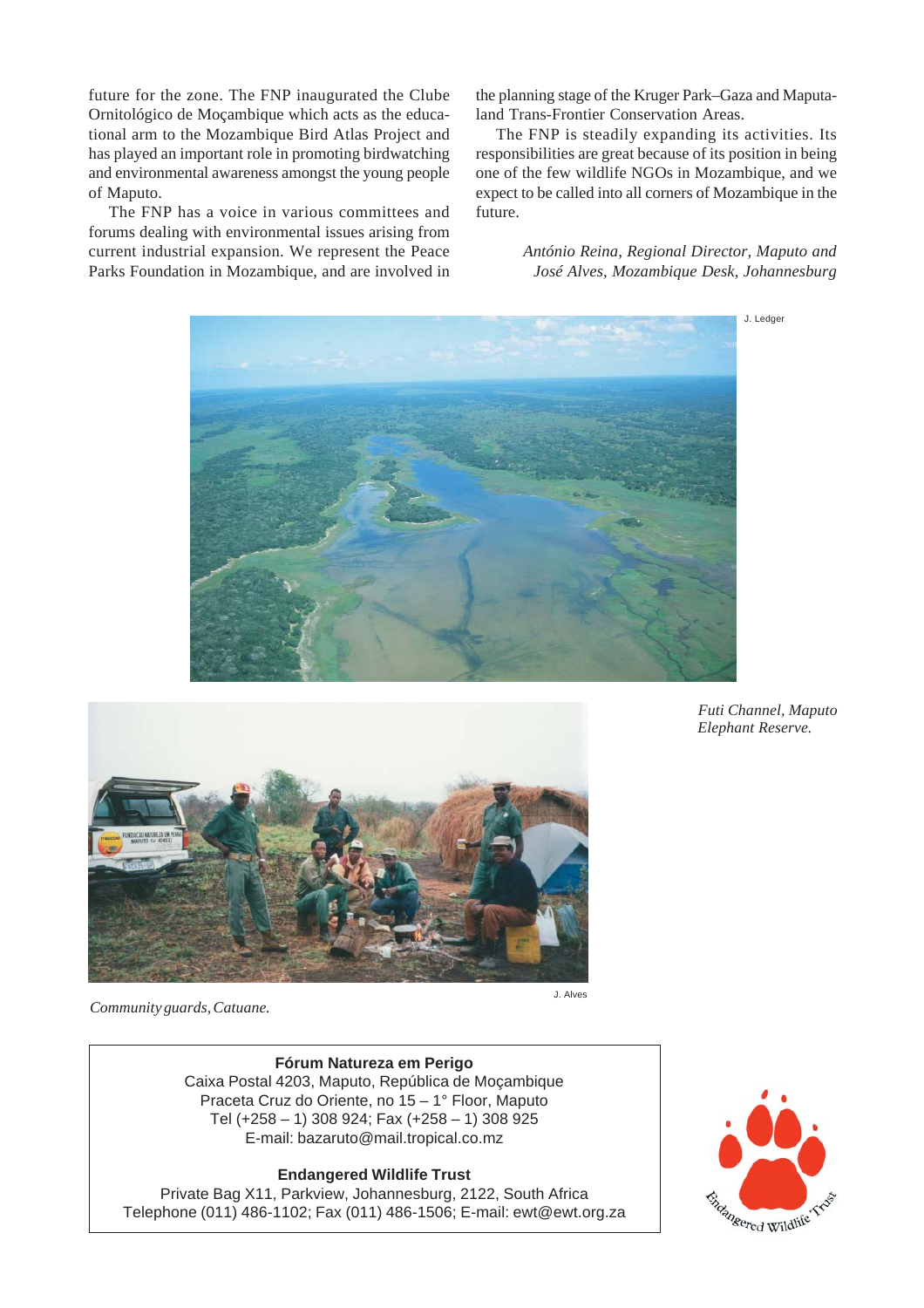

#### **Clube Ornitológico de Moçambique**

During 1995, the Mozambique Bird Atlas Project conducted a number of talks on bird identification at the Universidade Eduardo Mondlane in Maputo, in order to promote public participation in the Atlas Project. As a result of these talks, a group of staff and students of the Department of Biological Sciences at the University got together with representatives of the Maputo branch of the Endangered Wildlife Trust (Fórum Natureza em Perigo) to form a bird club, which became known as Clube Ornitológico de Moçambique. Carlos Bento was elected the first chairman, and Almeida Guissamulo vice-chairman. They have continued in office until the present.

The Clube was officially launched at a function at the Polana Hotel on 9 March 1996. The aims of the Clube are to facilitate the sharing of knowledge about the birdlife of Mozambique, and to raise public awareness of the birdlife and of the need for the conservation of biological diversity. In order to further these aims, the Clube collaborates with government institutions, including the National Directorate of Forestry and Wildlife (DNFFB) and the Ministry for Environmental Affairs (MICOA), and with foreign institutions, including BirdLife South Africa and BirdLife International.

The headquarters of the Clube are at the Natural History Museum, Maputo. The Museum has offered the use of its facilities to the Clube, and future meetings will be held in the new auditorium. The Clube plans to continue offering talks and audiovisual presentations on birdwatching, and birdwatching outings



around Maputo to the public. It is preparing a similar program of presentations for schools in Maputo, and is planning to offer training in birdwatching skills to community guards involved in conservation initiatives.

*Top: Young birders who attended the Clube's World Birdwatch Day activities in October 1997. Above right: Chairman of the Clube, Carlos Bento (right), and vice-chairman, Almeida Guissamulo.*

#### **The Natural History Museum, Maputo**

The Natural History Museum was founded on 9 July 1913. It was then known as the Provincial Museum and was affiliated to the now defunct Escola Cinco de Outubro. In January 1959, it was transferred to the Instituto de Investigação Científica de Moçambique. After independence in 1976, it was transferred to the Universidade Eduardo Mondlane, and remains under the administration of the University to the present.

The Museum has produced checklists of the birds, reptiles, molluscs of Mozambique and an atlas of butterflies. More than 200 scientific papers have been published by its staff. The Museum employs five researchers, including the present director, Dr Augusto Cabral.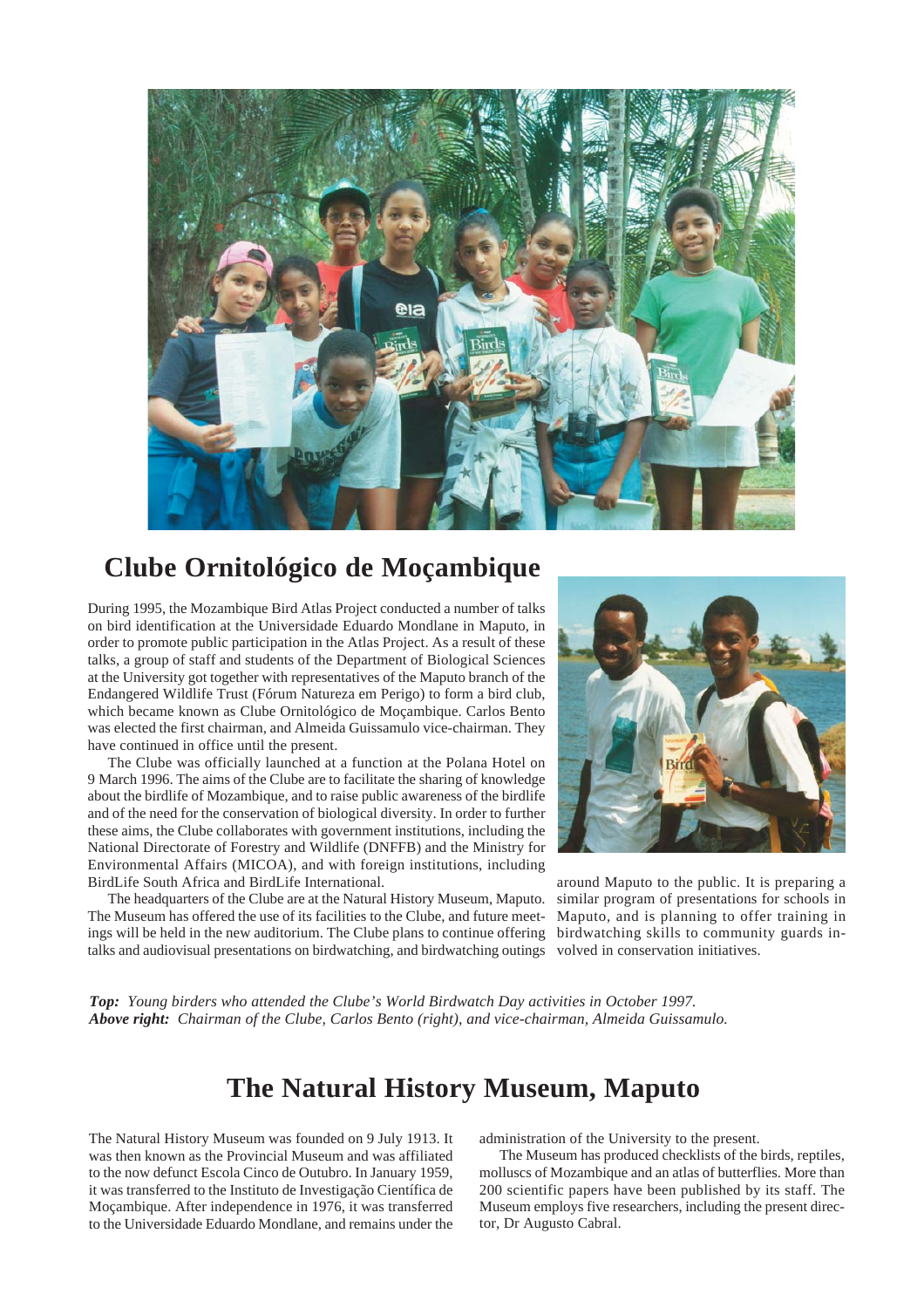# **Contents**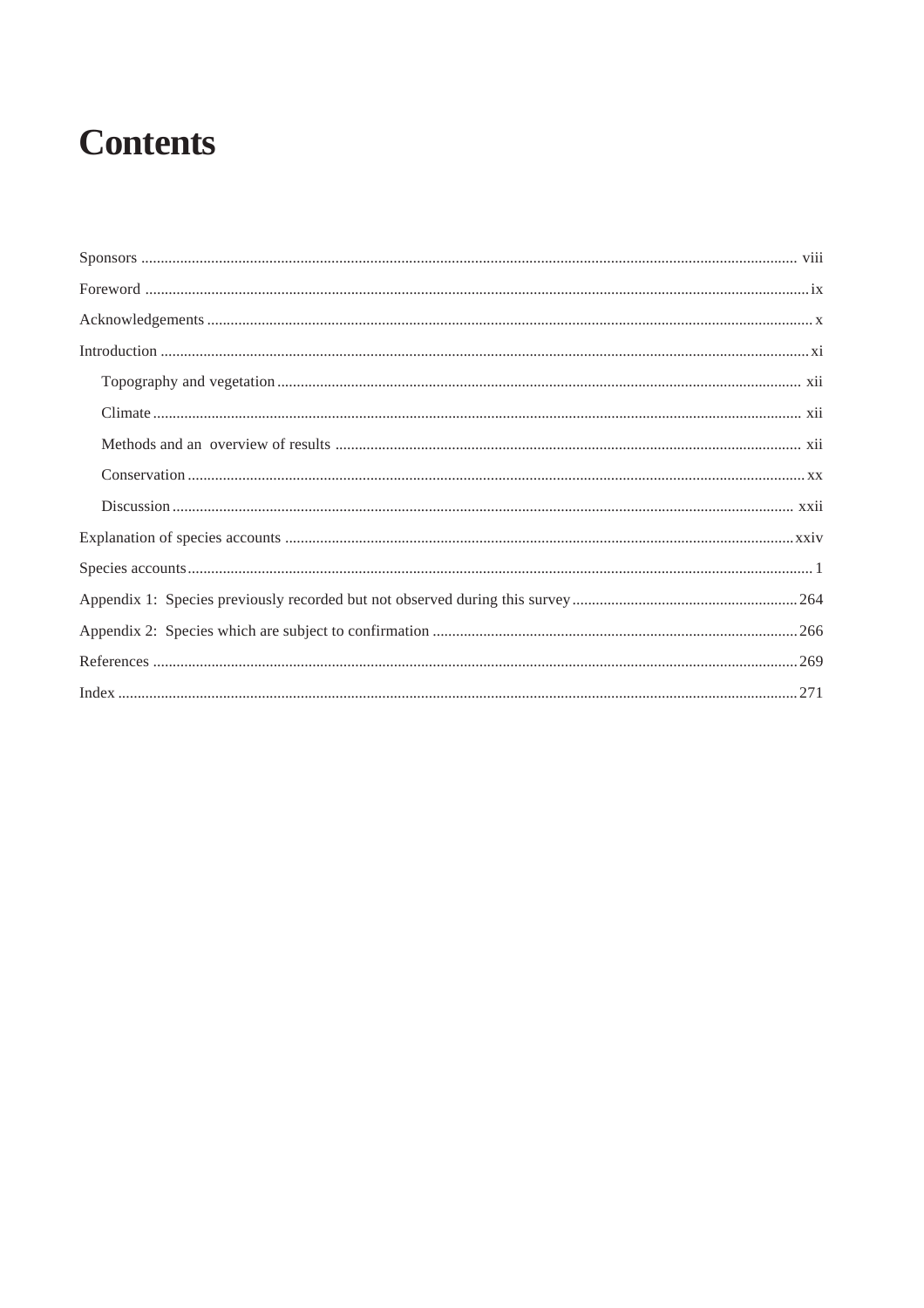#### **Sponsors**

Fieldwork was sponsored by Sappi, the Endangered Wildlife Trust, Mabor Tyres, BP Mozambique, Richards Bay Minerals, BirdLife South Africa and Wetlands International.

Provision of field cards, data capture, storage and processing were sponsored and carried out by the Avian Demography Unit, University of Cape Town.

The use and maintenance of a vehicle was provided by Land Rover South Africa for two years, and for two months in the final stages by Stuart Bromfield.

Publication was sponsored by Sappi, who donated the paper, the John Voelcker Bird Book Foundation, who sponsored the lithography, and BirdLife South Africa.



*Trumpeter Hornbill.*

B. Ryan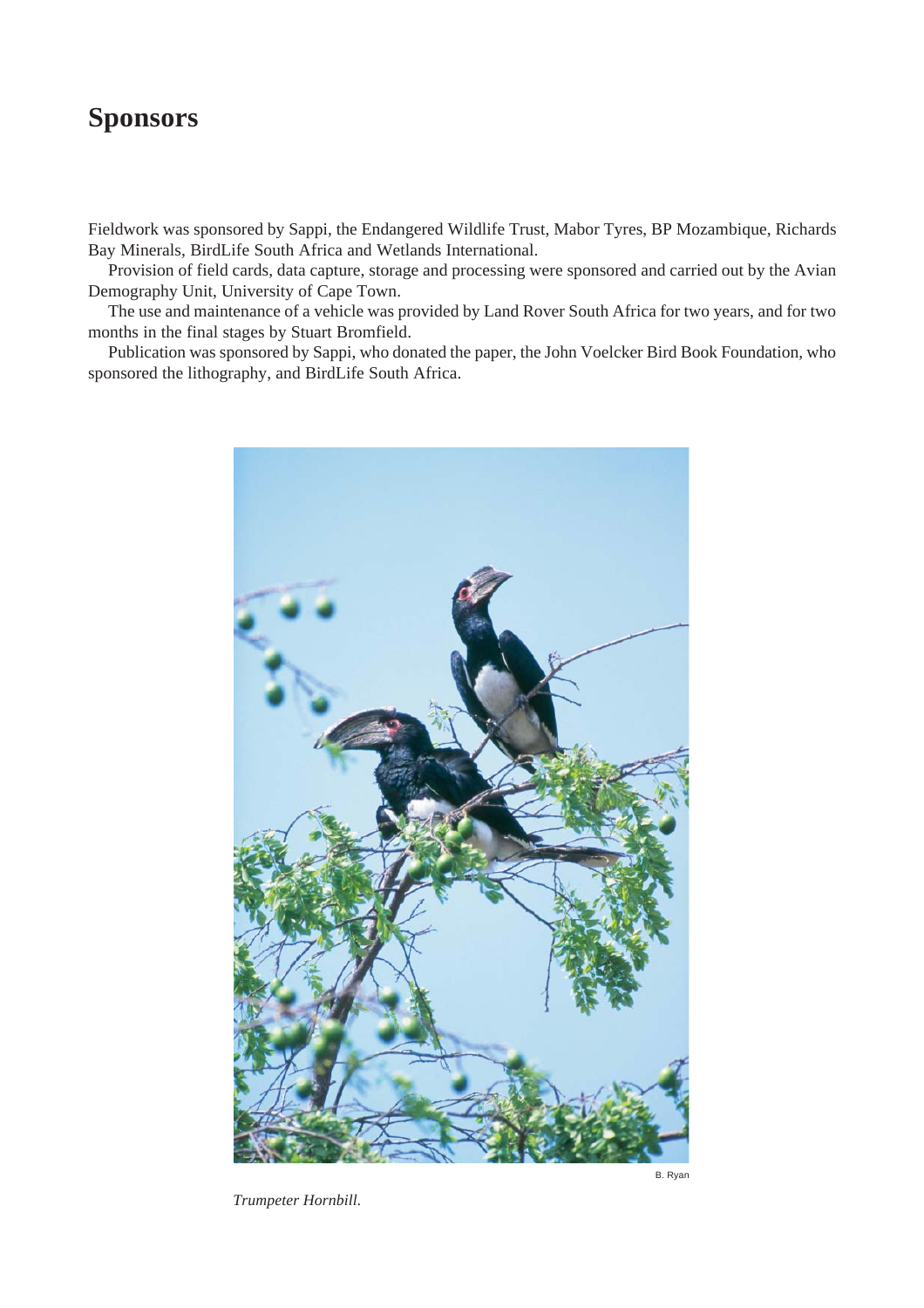#### **Foreword**

Mozambique, situated on the east coast of southern Africa, has an area of 800 000 km<sup>2</sup> and a coastline of 2500 km adjoining the Indian Ocean. Mozambique also has a large and diverse wildlife.

Owing to the civil war, the country's birds have not until now been studied very systematically but nevertheless more than 700 species have been recorded regularly, with a further 45 vagrants on record.

In the light of the effects of recent ecological changes, our current knowledge of Mozambique's rare, vulnerable and endangered birds is insufficient.

 For the wetland birds, the most serious problem is the fact that riverine and alluvial habitats have been under very heavy human pressure. The floodplain grasslands of the Zambezi Delta, the Gorongoza National Park and Maputo Reserve are being degraded by hydrological changes related to exploitation of the rivers. Severe droughts are aggravating the situation, drying up large areas of Gaza, Maputo, Manica, Inhambane and Tete provinces.

The main danger to forest birds is the excessive clearance of forests for firewood.

I am certain that this new atlas of the birds of southern Mozambique will be of great value in verifying and monitoring these ecological changes and their effects on birdlife, for Mozambique is endowed with abundant bird and wildlife resources that hold promise for sensitive and sustainable development.

Deaccourt

*Dr Augusto Cabral Natural History Museum, Maputo*

#### **Prólogo**

Moçambique, situado na costa oriental da África austral, tem uma superfície de 800 000 quilómetros quadrados e uma costa de 2500 km ao longo do Oceano Índico. Moçambique possui também uma fauna selvagem abundante e diversa.

Devido à guerra civil, a avifauna do país não tinha, até hoje, sido estudada de forma muito sistemática. Apesar disso, mais de 700 espécies foram registadas regularmente, às quais se acrescentam 45 acidentais.

Devido aos efeitos das mudanças ecológicas recentes, o nosso conhecimento sobre as espécies de aves raras, vulneráveis e em perigo em Moçambique é insuficiente.

Para as aves aquáticas, o problema mais sério reside na enorme pressão que os habitats ribeirinhos e aluviais têm sofrido. As planícies de inundação do Delta do Zambezi, o Parque Nacional da Gorongoza e a Reserva Especial do Maputo estão sendo degradados pelas mudanças hidrológicas relacionadas com a exploração dos rios. As secas severas estão a agravar a situação, afectando extensas áreas das províncias de Gaza, Maputo, Manica, Inhambane e Tete.

A maior ameaça para as aves florestais é o desbravamento excessivo das florestas para a produção de combustível vegetal.

Estou certo que este novo atlas das aves do sul de Moçambique será de grande valor na verificação e monitorização destas mudanças ecológicas e dos seus efeitos na avifauna, pois Moçambique possui recursos abundantes de aves e fauna selvagem, que prometem um desenvolvimento sensível e sustentável.

Deaccourt

*Dr Augusto Cabral Museu de História Natural, Maputo*